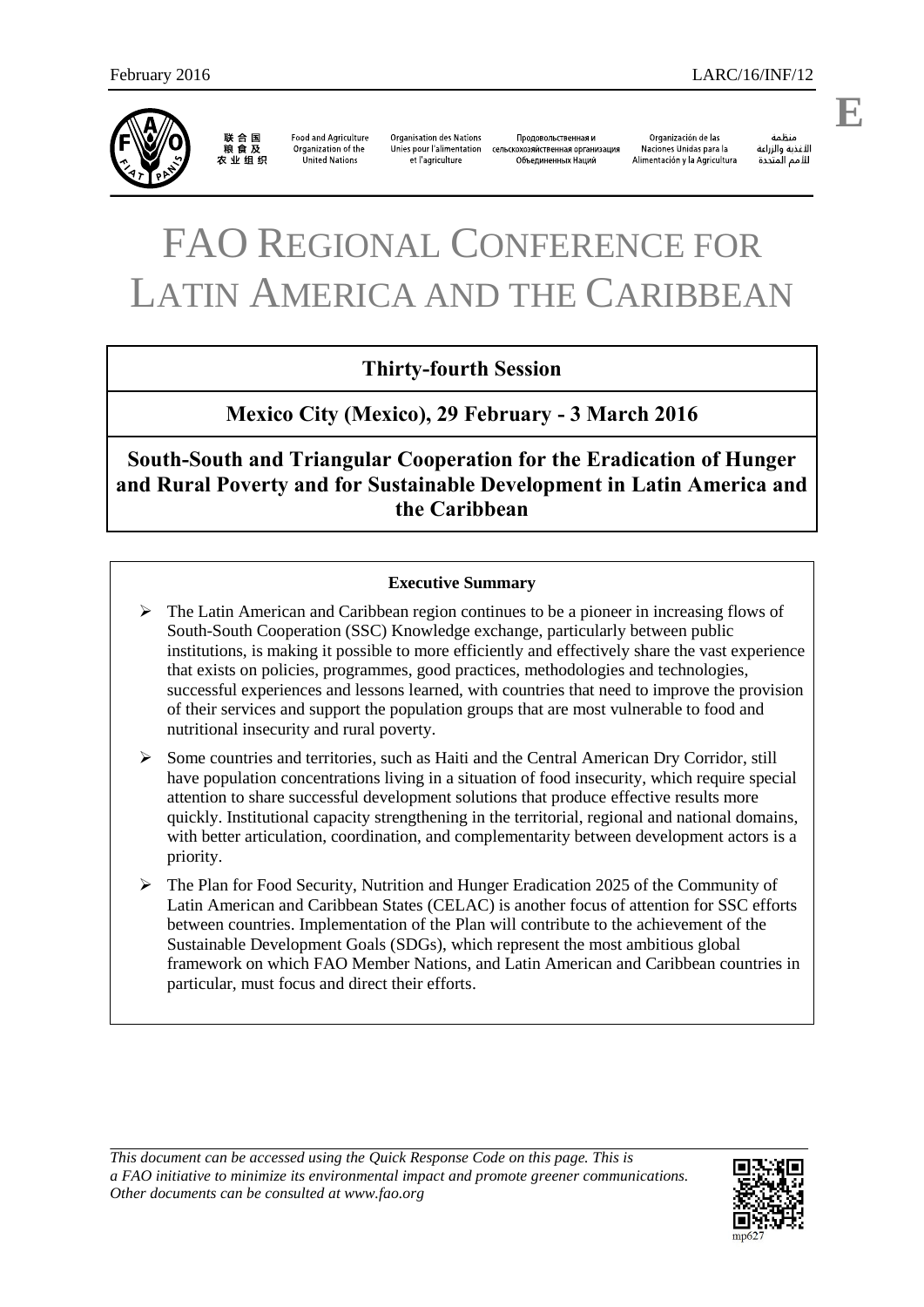#### **Suggested action by the Regional Conference**

Call on Member Nations to:

- $\triangleright$  Share their knowledge and experiences with institutions related to food and agriculture through greater participation by countries in the FAO South-South Cooperation Portal.
- $\triangleright$  Target part of their bilateral and triangular SSC on supporting the implementation of the CELAC Plan for Food Security, Nutrition, and Hunger Eradication 2025.
- $\triangleright$  Increase their cooperation for the priority Latin American and Caribbean countries, including Haiti and the countries of the Central American Dry Corridor.
- $\triangleright$  Create a regional fund financed with voluntary contributions made by the countries, particularly middle- and high-income ones, traditional cooperating countries, and other public and private partners, to facilitate South-South exchange under FAO auspices.
- $\triangleright$  Increase efforts to improve the articulation of public spending, financing, investments (public and private) and both traditional and South-South Cooperation to meet the challenges facing countries in the region.

Please send any questions on this document to the Secretary for LARC 34[,Tito.Diaz@fao.org](mailto:Tito.Diaz@fao.org)

## **I. Introduction**

1. Latin America and the Caribbean is one of the most active regions in terms of exchanging knowledge and experiences through SSC. The latest report from the Ibero-American Secretariat  $(SEGIB)$  2015<sup>1</sup> describes an increase in SSC flows between countries, with a total of 576 bilateral horizontal SCC projects and 399 actions recorded in 2013 —up by 4% and 67%, respectively, on the previous year's figures. Triangular South-South Cooperation (TSSC) is also very active, with a total of 68 projects and 98 actions registered in the same year; and, although the number of projects is down by 12%, the number of actions is 78% higher than in the year prior to the report. Moreover, for the same year, the number of regional horizontal South-South Cooperation programmes and projects also increased (to 50 and 28, respectively).

2. Countries such as Argentina, Brazil, Chile, Mexico and Uruguay remain the pioneers in sharing their experiences and knowledge in several sectors, accounting for roughly 85% of total bilateral SSC projects<sup>2</sup> and about 80% of TSSC projects. Nearly all of the region's countries are SSC requesters, with El Salvador, Bolivia, Ecuador and Uruguay the most active in this regard.<sup>3</sup>

3. Approximately one third of bilateral SSC projects were targeted on capacity strengthening in the social sector, particularly health; another third had an economic orientation, particularly the agricultural production sector; and about one tenth of the total was aimed at strengthening government institutions in different policy domains.

4. At the global<sup>4</sup> and regional<sup>5</sup> levels, South-South Cooperation is recognized as an important element of international development cooperation, and as a complement to North-South Cooperation as a way to "pool relevant experiences and specialized knowledge in development cooperation".

 $\overline{a}$ 

<sup>&</sup>lt;sup>1</sup> SEGIB. 2015. Report on South-South cooperation in Latin America.

<sup>2</sup> Name used in the report mentioned.

 $3$  Op cit.

<sup>&</sup>lt;sup>4</sup> Third International Conference on Financing for Development (July 2015). See United Nations, 2015, Report of the Third International Conference on Financing for Development.

<sup>&</sup>lt;sup>5</sup> In particular the Community of Latin American and Caribbean States (CELAC) in its third and fourth Declaration of Ministers of State and Government in Costa Rica and Ecuador, respectively.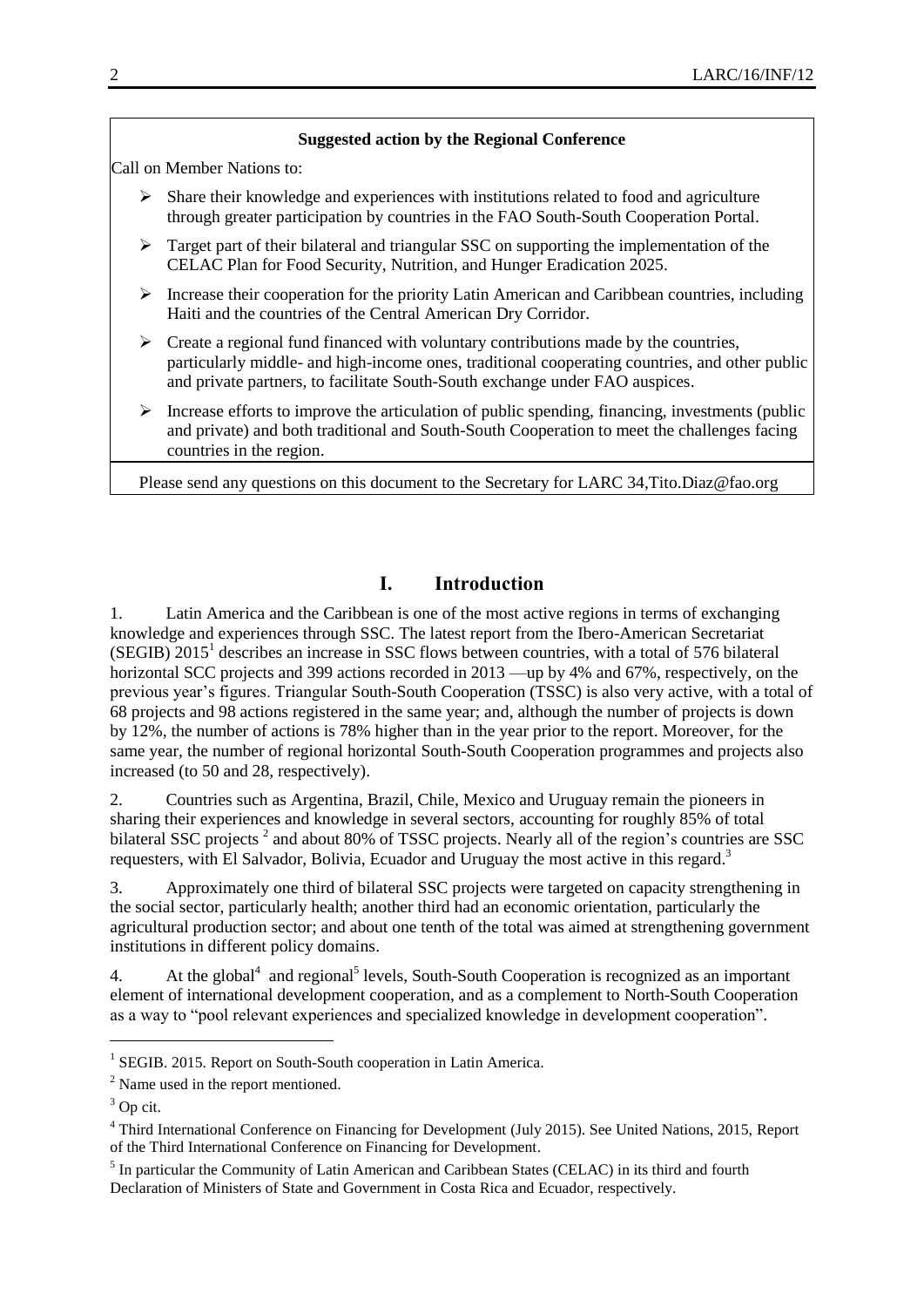## **II. South-SouthFAO and South-South and Triangular Cooperation**

5. Following the 2013 launch of its South-South Cooperation Strategy, FAO has promoted SSC as a mechanism enabling policy dialogue, capacity strengthening, and exchange of knowledge and experiences between decision-makers, experts and technical staff of government institutions in the countries and of integration organisations and other stakeholders, on the issues addressed in the five Strategic Objectives through which FAO organizes its assistance and to countries.

6. In the two years since the previous FAO Regional Conference, South-South exchange has increased thanks to the cooperation received from Brazil, Chile, Cuba, Mexico and Venezuela. Over 30 government institutions, through their technical staff and experts, have shared development solutions on nutrition, policies on food and nutritional security (FNS), family farming, risk reduction, resilience, production technologies, supply systems, social organization and other issues.

7. Apart from serving as a facilitator and promoter of bilateral and triangular SSC, FAO also provides technical assistance and supervision, implemented through the widespread presence of its offices in the countries, mobilizes resources and increases visibility, and it and offers a neutral workspace with different actors at the subnational, national and regional levels.Other countries are also helping to expand the technical assistance that FAO provides through cooperation from its referral centres.<sup>6</sup>

8. In other cases, FAO has had little capacity to meet the demand for SSC from countries, owing to little availability of economic resources and the use of those that are available to assist the 16 priority countries pursuant to the mandate adopted at the previous Regional Conference.

9. In addition, civil society entities, provincial/local governments and universities, while being willing to provide their technical cooperation to strengthen the capacities of their peers in other countries, and at the same time request SSC, have limitations for doing so. An example is the Regional Rural Dialogue of Central America, which has requested an exchange of experiences with the specialized meeting on family farming (REAF); or the case of municipalities in different countries that have sought information on experience on articulating multisectoral efforts for the governance of food and nutritional security, territorial rural development and other issues. The Brazil-FAO programme has been an important tool for meeting this type of SSC demand.

10. The constitution of a fund with voluntary contributions from the countries, particularly middle- and high-income ones, together with official development assistance (traditional cooperation partners), and from other public and private partners, should make it possible to expand the triangular SSC which FAO is mobilizing, and promote cooperation that can also be offered by countries that have budget constraints (Costa Rica, Cuba, Guatemala, Nicaragua and Peru, among others).

11. An example to guide the creation of a fund in Latin America and the Caribbean is the similar Africa Solidarity Trust Fund,<sup>7</sup> which was set up in 2013 as an African-led initiative to improve agriculture and food security. Administered by FAO in collaboration with key partners, the Fund aims to share the resources of Africa's strongest economies, to implement initiatives in the framework of the African Union's Comprehensive Africa Agriculture Development Programme (CAADP).

12. Another of the pillars of the FAO SSC strategy is the promotion of networks, platforms and knowledge management, on which progress has also been made, with the launching of the FAO South-South Cooperation Portal, which aims to provide information on the specialized competencies and institutions of countries of the south in the FNS and agricultural domains. The portal is constituted as a gateway through which countries can make commitments with FAO to facilitate SSC. Three Latin American and Caribbean countries (Argentina, Peru and Uruguay) are currently participating actively.

13. At the regional and national levels, FAO capacities have been progressively expanded through facilitation and support to national processes, but also through better identification of the supply of and demand for SSC in countries in which the Country Priority Frameworks (CPFs)are being updated.

l

<sup>&</sup>lt;sup>6</sup> An example is the National Advisory Commission on Agricultural Biotechnology (CONABIA).

<sup>&</sup>lt;sup>7</sup>http://www.fao.org/docrep/meeting/030/mj556s.pdf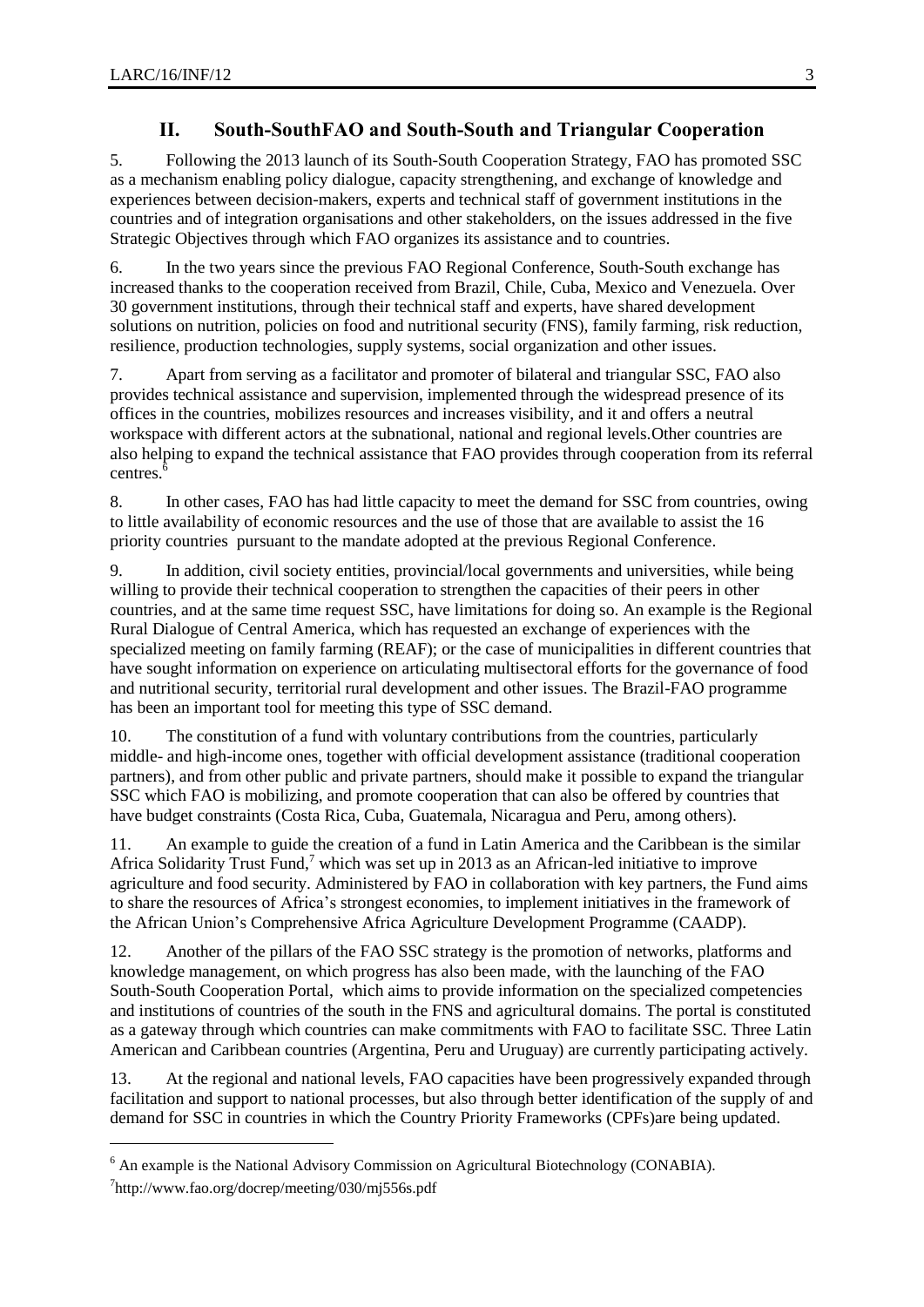Working guides have also been prepared, and instruments to facilitate monitoring and follow-up of SSC are currently being upgraded.

## **III. The Sustainable Development Goals (SDGs) and South-South Cooperation**

14. Over the biennium, FAO has continued to facilitate and promote SSC among Latin American and Caribbean countries. An example is FAO support in implementing the CELAC Plan for Food Security, Nutrition, and Hunger Eradication 2025, in which SSC has made it possible to facilitate policy dialogue and capacity strengthening at both the regional and the national levels. The Third Progress Report as of December 2015 a practical tool for SSC is in itself, since it incorporates information on the national measures and actions adopted on the four pillars.

15. In support of this plan, the CELAC Food and Nutritional Security (FNS) Platform,<sup>8</sup> developed between FAO and the Latin American Integration Association (LAIA), was launched to provide Member Nations and the public at large with an information system on public policies and indicators to characterize the elements that have contributed to progress on eradicating hunger in Latin America and the Caribbean. This represents an initial step in identifying the countries' experiences (supply); and the platform could expand the service it provides to facilitate South-South-exchange, if the identification of good practices, technologies, and centres of excellence are included.

16. There are several TSSC initiatives in which FAO has facilitated tripartite missions to identify needs and/or policy dialogue on relevant issues for the countries requesting them. Examples are the case of Haiti with Peru in support of the agriculture relaunch plan; or Brazil with work supporting the strengthening of agroecological production; or Cuba in strengthening health surveillance systems in Haiti and the Dominican Republic. The three initiatives are in the initial implementation process, and have had to respect the pace of institutions in Haiti to undertake cooperation missions and respond appropriately to needs. Although a time for implementation had originally been planned in all cases, it has been necessary to expand gradually, strengthening the capacities of local and national actors.

17. Guyana and Jamaica received cooperation from Chile on food and nutrition policies and programmes to prevent malnutrition in the critical first thousand days of life. The implementation of this triangular SSC initiative required a process to revise and adjust the initial proposal once initiated. Awareness raising and explanation of the Chilean experience to the authorities and technical teams of the institutions involved (health ministries), together with joint technical studies, have enabled the two countries today to adapt the design of health and nutrition programmes and, in the case of Jamaica, to include the interest in establishing nutrition-friendly legislation.

18. Another example is the creation of the network of public food marketing and supply systems in Latin America and the Caribbean (Brazil, Bolivia, Mexico, Chile, Costa Rica, Ecuador and Saint Vincent and the Grenadines), as a mechanism of South-South institutional strengthening, whereby experiences are shared on how to boost local economies, create food reserves, promote family farming, and supply their social protection and school meal programmes.

19. As part of the Hunger-Free Meso-America programme supported by the Mexican Agency for International Development Cooperation (AMEXCID), various activities have been promoted in conjunction with other actors, to continue contributing to the process of strengthening good FNS governance, particularly in Guatemala, El Salvador, Honduras and Nicaragua. South-South exchange between the countries involved, together with the experience of other countries, has raised the possibility of enriching processes of national and subregional discussion, knowledge on good practices and lessons learned, and challenges in adjusting public policies to combat hunger and poverty.

20. In the case of Nicaragua, discussion on processes for implementing public policy on family farming has been enriched through organisational strengthening, the adoption of technologies, improvements of indigenous and indigenized seeds and strengthening of the Nicaraguan Agricultural Technology Institute (INTA) and the Agricultural Protection and Health Institute (IBSA). The National Fisheries Institute (INAPESCA) has also updated methods for evaluating fishery resources,

 8 http://plataformacelac.org/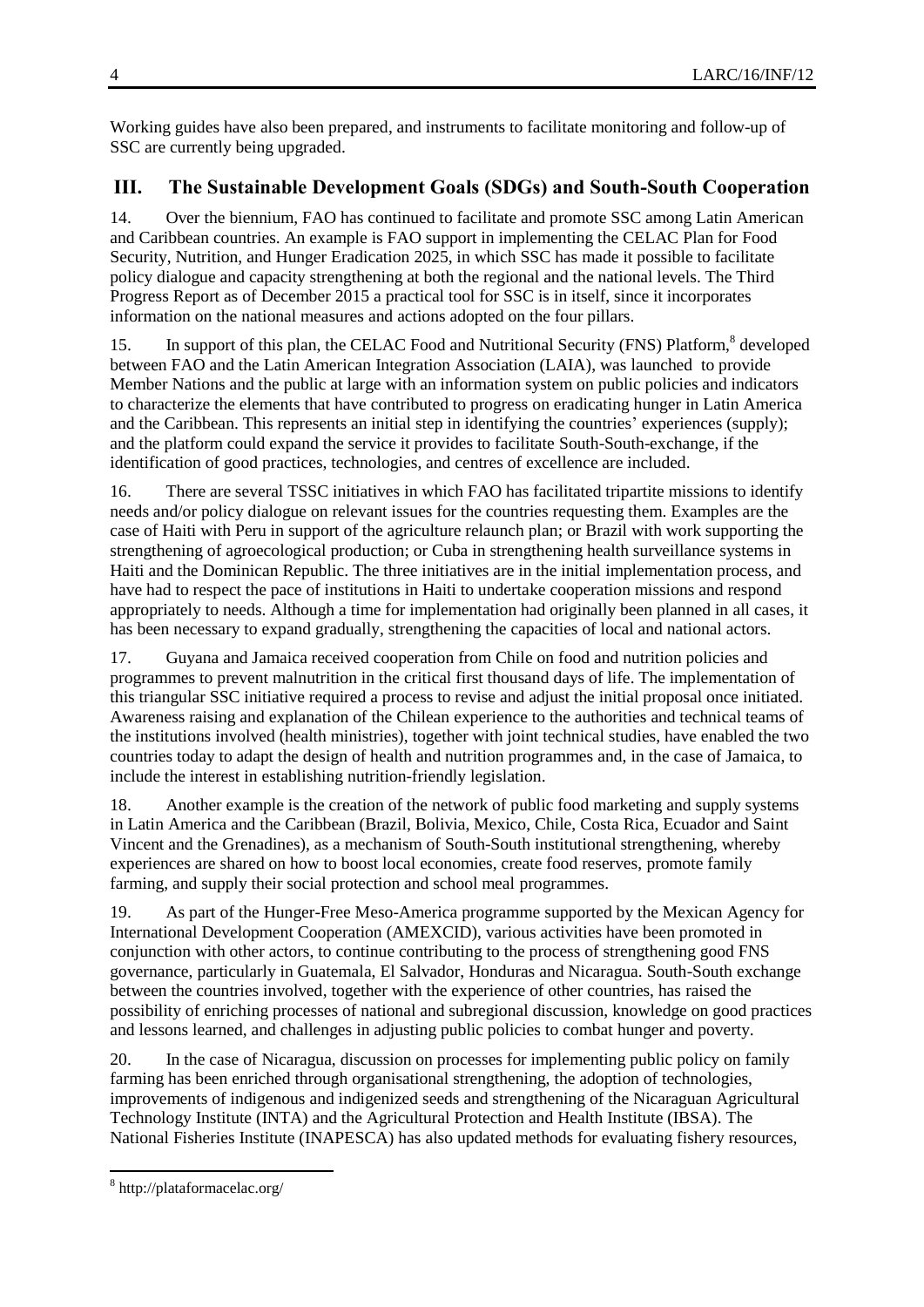improving its estimates and the scientific bases for enhancing the design of sustainable fishery management strategies.

21. As a lesson learned in the implementation of the Hunger-Free Meso-America Programme, SSC represents an opportunity for dialogue between equivalent institutions in countries with similar socioproductive realities, in which knowledge and experience are shared and institutional technical capacities are strengthened, making it possible to attain development targets through joint efforts.

22. In the framework of implementing the Regional Programme for Strengthening the Cotton Sector through SSC, the Government of Brazil, acting through the Brazilian Cooperation Agency, together with FAO and MERCOSUR member countries, are pooling their efforts to help improve the conditions of men and women cotton farmers. Dialogue mechanisms have been promoted at both regional and national levels, and progress is being made on building capacities and strengthening coordination levels (public and public/private) to support the strengthening and general organisation of the cotton chain and cotton production systems in family farming. More recently, with the participation of representations from six countries involved, a reference framework has been agreed upon for the sustainable production of cotton in the project countries, and strategic guidelines have been defined for the sustainable management of land and natural resources. The cotton project is a benchmark in terms of dialogue, participation, and discussion and consensus mechanisms on measures and processes that need to be promoted at the national level, in accordance with the institutional and productive context of the cotton sector.

23. One of the lessons learned from the implementation of this programme is that discussion and consensus processes in the TSSC framework, take longer to implement because the actors involved need to have a shared vision of the SSC principles and their application, as well as jointly defining roles and responsibilities, the steps needed to make participation effective, consensus between the parties, and the adaptation of experiences, Brazilian in this case, to the context of each participating country.

24. On the issue of school meals and nutritional welfare, work has been done in 17 countries with support from Brazil, to strengthen capacities on aspects related to regulations and the exchange of good practices and lessons learned on the development of school meal plans, programmes and policies in the region. FAO has identified 11 elements of sustainability in the Brazilian experience; and this knowledge has been transmitted and discussed through technical assistance and school food courses through the virtual and semi-attendance platform, which facilitated dialogue and the exchange of experiences on the subject between government managers and stakeholders. Some 2,000 professionals completed the semi-attendance course "School meals: development of sustainable programmes based on the Brazilian case". In addition, the exchange of experiences and technical support was promoted for over 5,200 professionals. Promotion of discussion and intersectoral and inter-agency articulation between government representatives, directors of school food programmes, representatives of Parliamentary Fronts against Hunger, and civil society, have been crucial in this process.

25. A lesson learned in implementing this SSC initiative is that peer dialogue, particularly between decision-makers, enables substantial progress to be made in promoting changes in the countries.

26. These are only a few of the examples of different triangular SSC initiatives that FAO is supporting, and some of the lessons learned.

## **IV. Proposed priorities to promote South-South Cooperation in the 2016-2017 biennium**

## **Plan for Food Security, Nutrition and Hunger Eradication 2025 of the Community of Latin American and Caribbean States (CELAC)**

27. As a policy framework for action at the regional and national levels, it is proposed to increase bilateral and triangular SSC, for the exchange of development solutions to enable countries so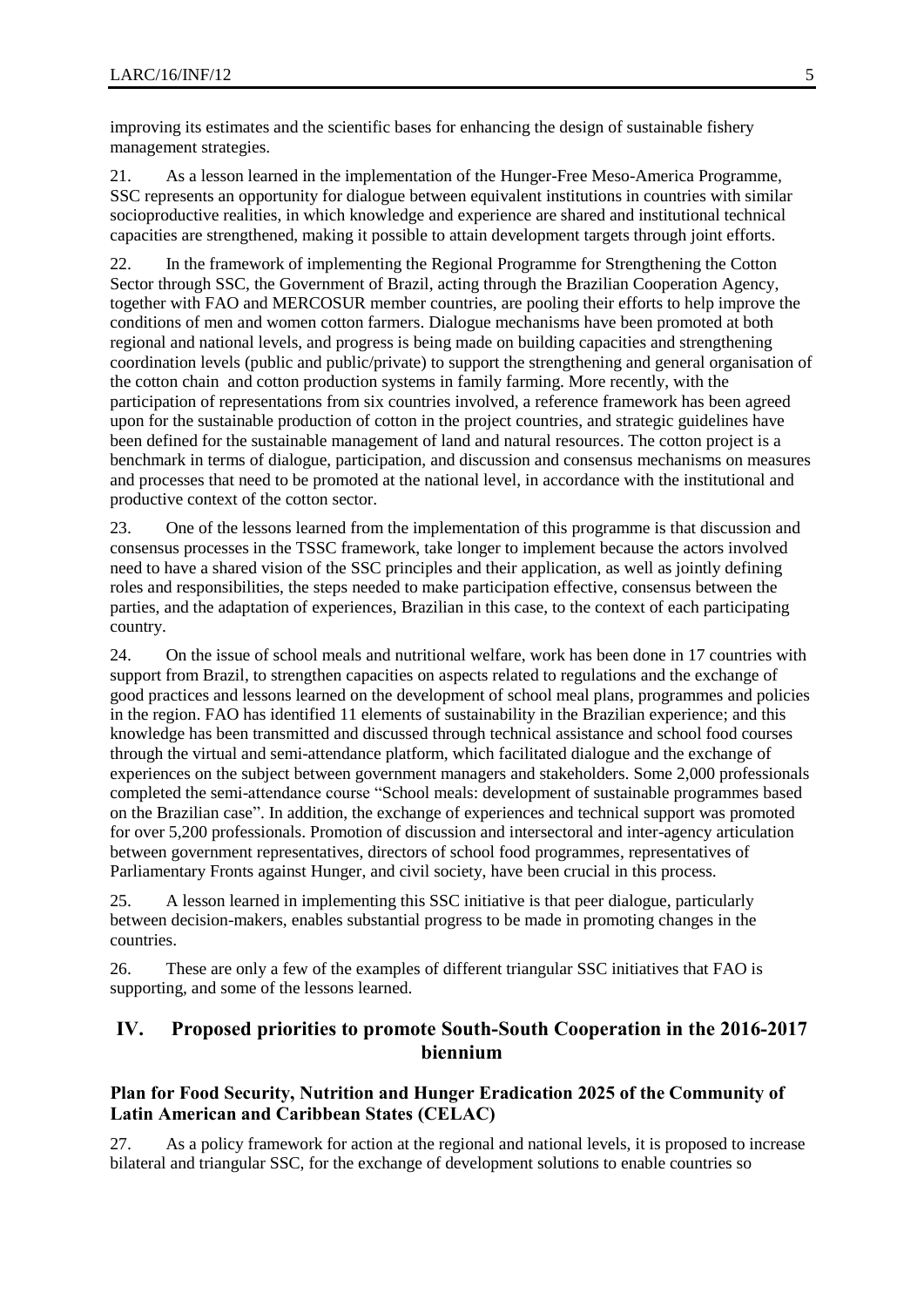requesting to strengthen their capacities and actions on the pillars, lines of action and measures proposed in that Plan.

28. The creation of the CELAC Working Group on International Cooperation  $(2013)$ , as a specialized mechanism for creating, articulating and implementing the policy guidelines for cooperation in the region, with special emphasis on strengthening cooperation ties between their members, could be a way to identify opportunities, good practices and challenges for South-South exchange in support of the CELAC FNS Plan.

## **Dry corridor in Central America**

29. Central America is one of the world's regions with the greatest vulnerability to risks, owing to its geographical location, great climatic variability, exposure to extreme phenomena, and the institutional and socioeconomic weakness of its population. Of the 12 countries considered to have the highest climate risk index, four are Central American: El Salvador, Honduras, Nicaragua and Guatemala.

30. The Central American Dry Corridor<sup>10</sup> is one of the territories most vulnerable to climate risks and natural disasters in the world. It is estimated that over 1 million families live there, relying mainly on subsistence agriculture for their livelihoods. Poverty and malnutrition levels are alarming, and mainly affect rural populations and indigenous communities.

31. Support from FAO and its partners and counterparties is necessary, to increase household resilience, adapt productive systems to climate change and to prevent and more effectively cope with the threats and disasters that affect agriculture, food security and nutrition. South-South exchange to learn of experiences in this regard is of great interest.

## **Haiti, a priority country for Latin America and the Caribbean**

32. Over two thirds of the Haitian population earn their living from agriculture, and disasters are a constant threat to their livelihoods. Food insecurity is high in rural zones and in the country's capital, particularly among displaced families. Continuous efforts are needed to strengthen the capacities of institutions, local governments, producer associations and families, in the sustainable production of food, generation of income and employment; and in terms of nutrition and the conservation and marketing of food products.

33. In addition, efforts deployed by the Haitian State through the 2013-2016 Plan to Relaunch Agriculture<sup>11</sup> need to make sure that its progress is sustainable. South-South and solidarity-based cooperation from the region's countries and CELAC is an opportunity to continue contributing to the implementation of this plan.<sup>12</sup>

## **Priority issues defining the Thirty-fourth Session of the Regional Conference**

34. As discussed in the main documents of this Regional Conference, there are three major challenges in the framework of the new Sustainable Development Goals for Latin America and the Caribbean: eradication of hunger and extreme poverty; rural transformation-territorial rural development; and risk management and adaptation to climate change.

 $\overline{a}$ 

<sup>&</sup>lt;sup>9</sup> The first Summit of CELAC Heads of State and Government, January 2013, mandated creation of the Working Group; and in September 2013, the framework for its functioning was agreed upon.

 $10$  See the document LARC/16/4, Sustainable Use of Natural Resources, Climate Change and Risk Management.

 $11$  Ministère de l'Agriculture, des Resources Naturelles et du Développement Rural –MARNDR (2013).

Programme Triennal de Relance Agricole 2013-2016. <http://faolex.fao.org/docs/pdf/hai146664.pdf>

 $12$  The objectives of the Plan are: (a) modernization of the Ministry of Agriculture to underpin sector governance;

<sup>(</sup>b) improvement of agricultural productivity to increase food self-sufficiency and increase family farm incomes; (c) promotion of agribusiness with a view to boosting agricultural export growth; (d) reversal of soil degradation and promotion of the sustainable management of natural resources by fostering appropriate agricultural practices and increasing the country's permanent forest cover.